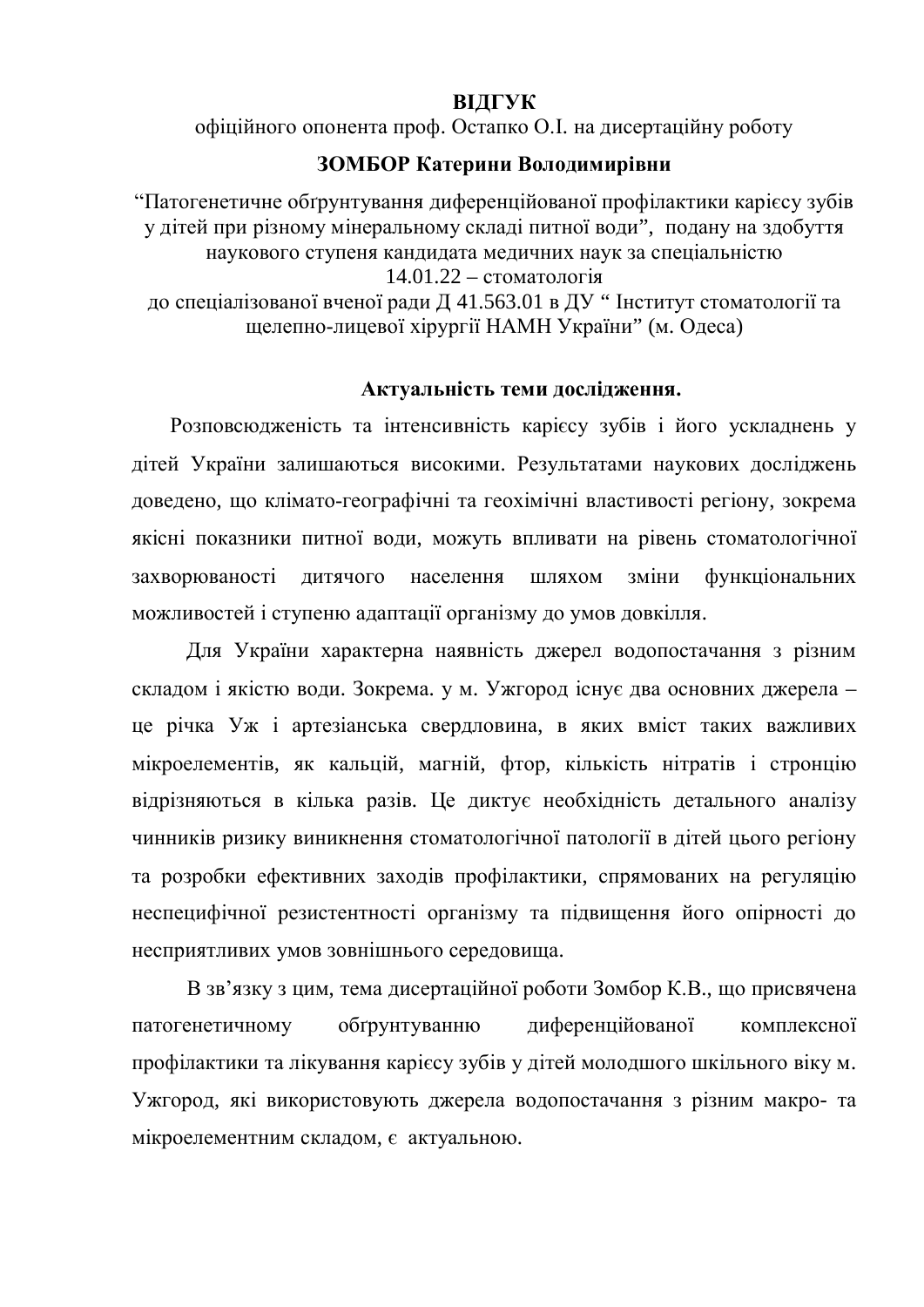## Наукова новизна, значення одержаних результатів для науки і

#### Практики.

Дисертаційна робота Зомбор К.В. "Патогенетичне обгрунтування диференційованої профілактики карієсу зубів у дітей при різному мінеральному складі питної води", є завершеним науковим дослідженням, виконаним на сучасному науково-методичному рівні під керівництвом доктора медичних наук, професора Дєньги О.В. Дисертація виконана відповідно до планів науково-дослідних робіт ДУ "Інститут стоматології та щелепно-лицевої хірургії НАМН України": "Удосконалити профілактику і лікування основних стоматологічних захворювань у пацієнтів на тлі зниженої неспецифічної резистентності, обумовленої антропогенними та біогеохімічними мікроелементозами" (Шифр НДР: НАМН 089.13, № ДР 0113U000532) та "Дослідити порушення процесів мінералізації та колагеноутворення при стоматологічній патології та удосконалити методи ранньої діагностики та корекції цих порушень" (Шифр НДР: НАМН 098.16, № ДР 0116U004300). Дисертантка була виконавицею окремих фрагментів зазначених тем.

Автором вперше встановлено, що у літей 6-7 років м. Ужгород при використанні ними води із артезіанської свердловини, що містить підвищені концентрації нітратів, хлоридів і стронцію, ураженість зубів карієсом вдічі більша, ніж у дітей, що використовують воду р. Уж.

Автором запропоновано та підтверджено гіпотезу, що при зниженій концентрації фтору у питній воді обох джерел в м. Ужгород, наявність у воді артезіанської свердловини підвищеної концентрації нітратів і стронцію призводить до розвитку метаболічних змін в організмі дітей, зниження адапційних можливостей організму, гіпоксії тканин пародонту, порушення процесів дентино- та амелогенезу.

За допомогою багатофакторного аналізу, що враховував показники каріозного ураження зубів постійного прикусу дітей 6-7 років м. Ужгород,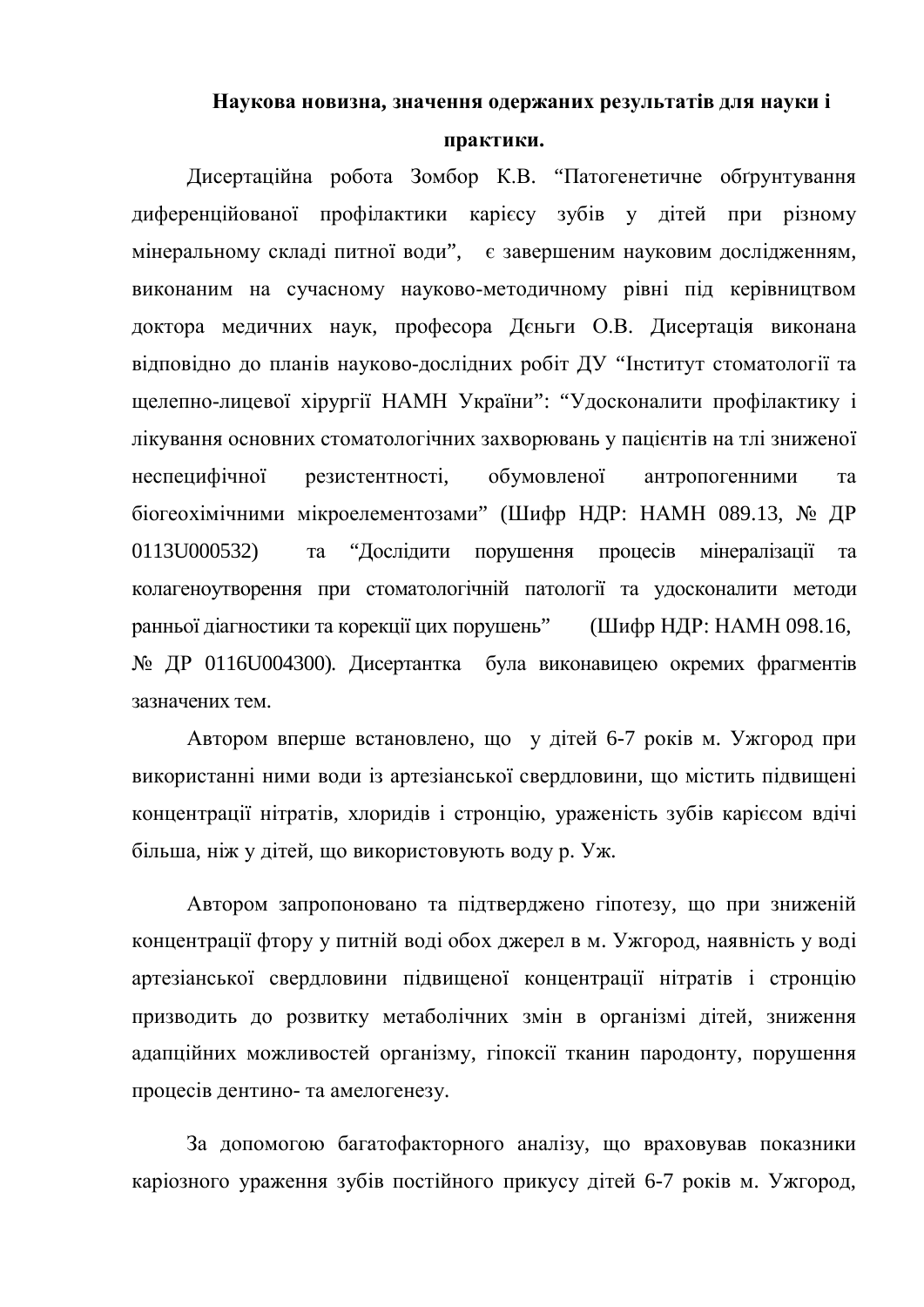біохімічні показники ротової рідини при різних джерелах водопостачання, автором встановлено, що показник КПУз на 45 % залежить від джерела води (річка чи артезіанська свердловина), активність еластази в ротовій рідині – на 40 %, вміст магнію – на 9 % та активність лізоциму – на 5 %.

Молекулярно-генетичні дослідження на клітинах букального епітелію показали вперше, що у дітей 6-7 років м. Ужгород, що використовують воду із артезіанської свердловини, відсоток мутацій в генах I та II фаз детоксикації, вродженого імунітету та амелогенезу перевищує аналогічні показники у дітей, що використовують воду р. Уж.

Вперше в експерименті на тваринах показано, що короткочасне використання води з артезіанської свердловини за рахунок підвищеної жорсткості приводить до зменшення ступеню атрофії альвеолярного відростку, числа каріозних порожнин на 1 щура, глибини каріозних уражень та збільшення вмісту магнію у ротовій рідиніу порівнянні із групою щурів, що отримували воду із р. Уж,

Експериментально на тваринах обтрунтовано диференційоване застосування на фоні високосахарозної дієти лікувально-профілактичних комплексів, що включали фторпрепарати, адаптогени, детоксиканти з метою розробки комплексних профілактичних заходів для дітей молодшого шкільного віку м. Ужгород.

Вперше показано, що застосування розроблених лікувальнопрофілактичних комплексів, що враховують різний мінеральний склад води із різних джерел водопостачання м. Ужгород, дозволило у дітей 6-7 років отримати за два роки спостереження карієс-профілактичний ефект в 41,1% при вживанні води із свердловини і 48,5% при вживанні води із ріки Уж, покращити показники твердих тканин зубів, тканин пародонту і гігієни порожнини рота, біохімічні, біофізичні показники ротової рідини та клітинного метаболізму.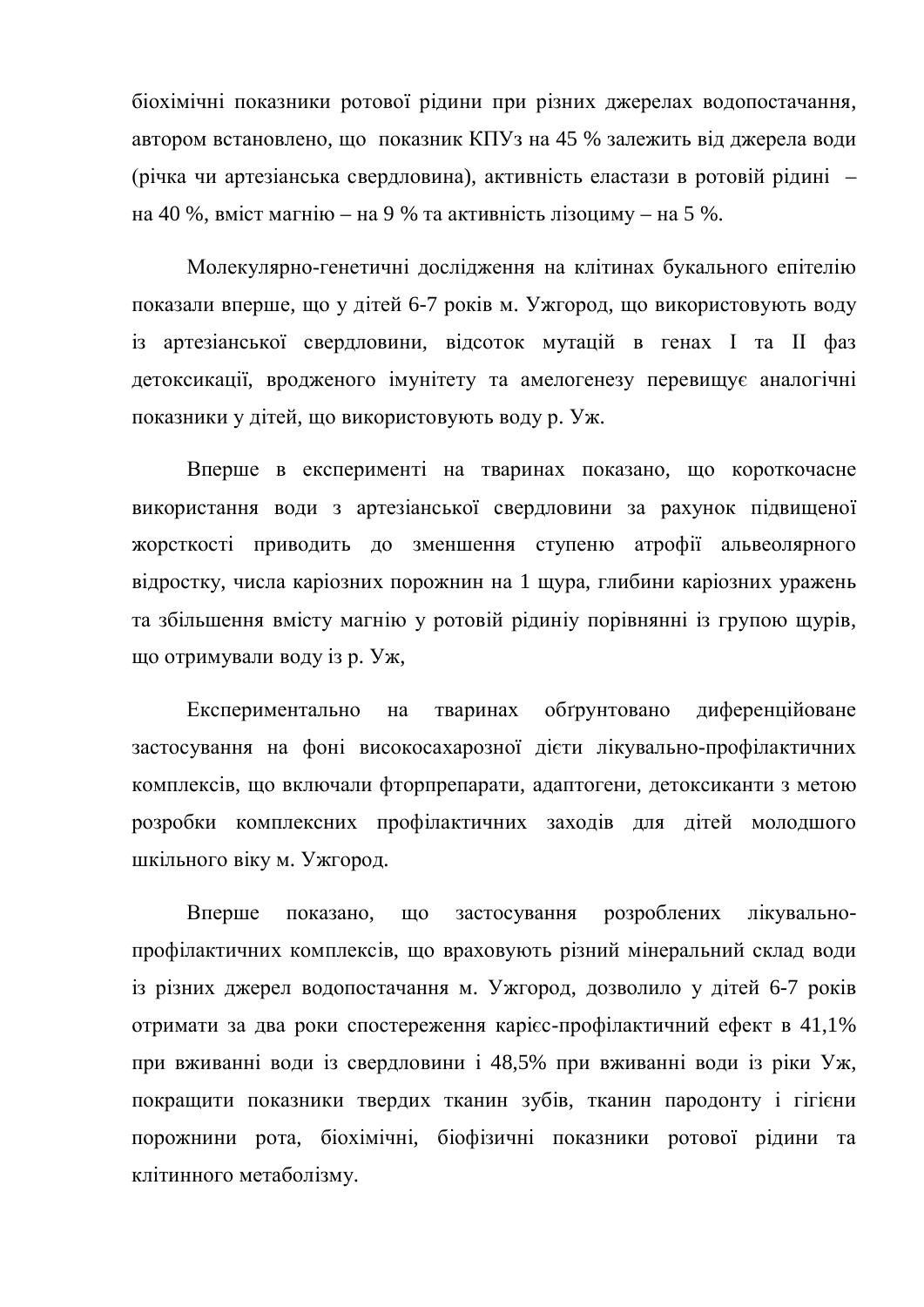# Ступінь обґрунтованості наукових положень, висновків та рекомендацій, сформульованих у дисертації; достовірність одержаних результатів

Обґрунтованість основних положень і висновків, викладених у дисертаційній роботі Зомбор К.В., обумовлена достатнім об'ємом клінічних, лабораторних, експериментальних і математичних досліджень.

Дисертантом на першому етапі роботи здійснено стоматологічне обстеження 101 дитини 6-7 років, які проживають в різних районах м. Ужгород і використовують воду із різних джерел водопостачання (р. Уж і артезіанська свердловина), що суттєво відрізняються за хімічним складом.

На другому етапі проведено експериментальну оцінку впливу питної води із артезіанської свердловини на стан твердих тканин, пульпи зубів і тканин пародонту у 21 щура із експериментальним карієсом. Щури були розподілені на 3 рівні групи: 1 – контроль, що отримувала стандартний раціон віварія; 2 группа отримувала карієсогенну дієту та 3 група карієсогенну дієту та питну воду із артезіанської свердловини м. Ужгород. Через 1 місяці експерименту визначали атрофію альвеолярного відростку, ураженість зубів карієсом, в слині і сироватці крові досліджували вміст кальцію, неорганічного фосфору, магнію. В пульпі зубів визначали активність ЛФ і КФ та за їх співвідношенням показник мінералізуючої спроможності, а в слині – активність ЛФ і загальну протеолітичну активність.

На третьому етапі дослідження оцінювався вплив лікувальнопрофілактичного комплексу, до складу якого входити "Остеовіт", "Біотрит С" та фітогель, на стан порожнини рота щурів, що отримували високосахарозну дієту. Через 1 місяці експерименту у дослідних тварин оцінювали зазначені вище показники.

Ступень атрофії альвеолярного відростку у тварин визначали методом біометрії (Николаева А.В., 1967). В тканинах ясен, пульпі зубів, сироватці крові, ротовій рілині і кісткових тканинах оцінювався вміст кальцію, магнію, фосфору (Горячковский А.М., 2005), активність еластази (Левицкий А.П. с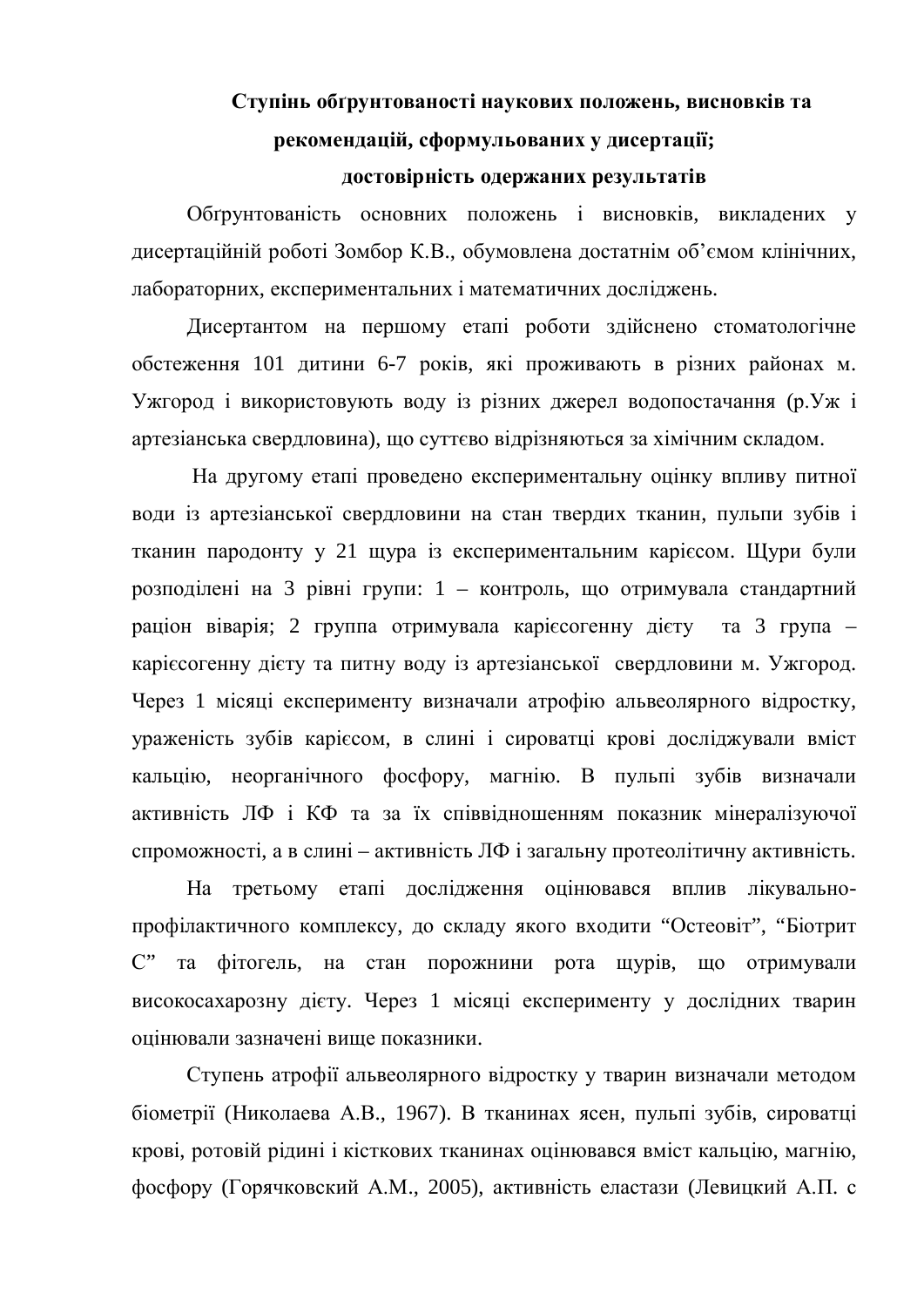соавт., 2010), каталази, (Гирин С.В., 1999), вміст малонового діальдегіду (МДА) (Левицкий А.П. с соавт., 2010), показники, що характеризують антиоксидантно-прооксидантну систему (індекс АПІ) (Левицкий А.П., с соавт., 2006), активність лізоциму (антимікробний фактор) (Левицкий А.П., 2005) та уреази (маркер мікробного обсіменіння) (Гаврикова Л.М., Сегень И.Т., 1996), маркери процесів мінералізації КФ і ЛФ (Левицкий А.П., с соавт., 2005).

У клінічних дослідженнях по вивченню ефективності розробленого лікувально-профілактичного комплексу взяли участь 96 дітей 6-7 років м. Ужгород, які вживають різну за хімічним складом питну воду. Оцінка ефективності лікувально-профілактичних заходів проводилась на початку дослідження, через 6, 12 и 24 місяці. У дітей груп порівняння проводилась тільки санація порожнини рота і професійна гігієна.

У дітей, що брали участь у поглиблених дослідженнях, на всіх етапах спостереження визначались показники стану твердих тканин зубів (кпз, кпп КПУз і КПУп), тканин пародонту (РМА %, Шиллера-Писарєва, кровоточивість), стан гігієни порожнини рота (Sinless-Loe i Stallard), біохімічні і біофізичні показники ротової рідини, зарядового стану клітин букального епітелію, кислоторезистентності емалі зубів, бар'єрної проникності слизової ясен.

В молекулярно-генетичних дослідженнях взяли участь 16 дітей. Виділення і очистку ДНК із клітин букального епітелію проводили за методом Деллапорта. Вміст ДНК визначали на спектрофотометрі (Nanophotometr, Implen). Алельні варіанти генів першої і другої фаз детоксикації Cyp1A1, GSTM, GSTT, вродженого імунітету TLR4, амело- и дентиногенезу ALMEX1, ALMEX2, DSPP и стан ендотелію судин eNOS3, SOD оцінювали методом алель-специфічної полімеразної ланцюгової реакції (ПЛР) на ампліфікаторі BIO-RAD (США). Всього було проведено 16 ПЛРреакцій.

В порожнині рота оцінювали рівень функціональних реакцій,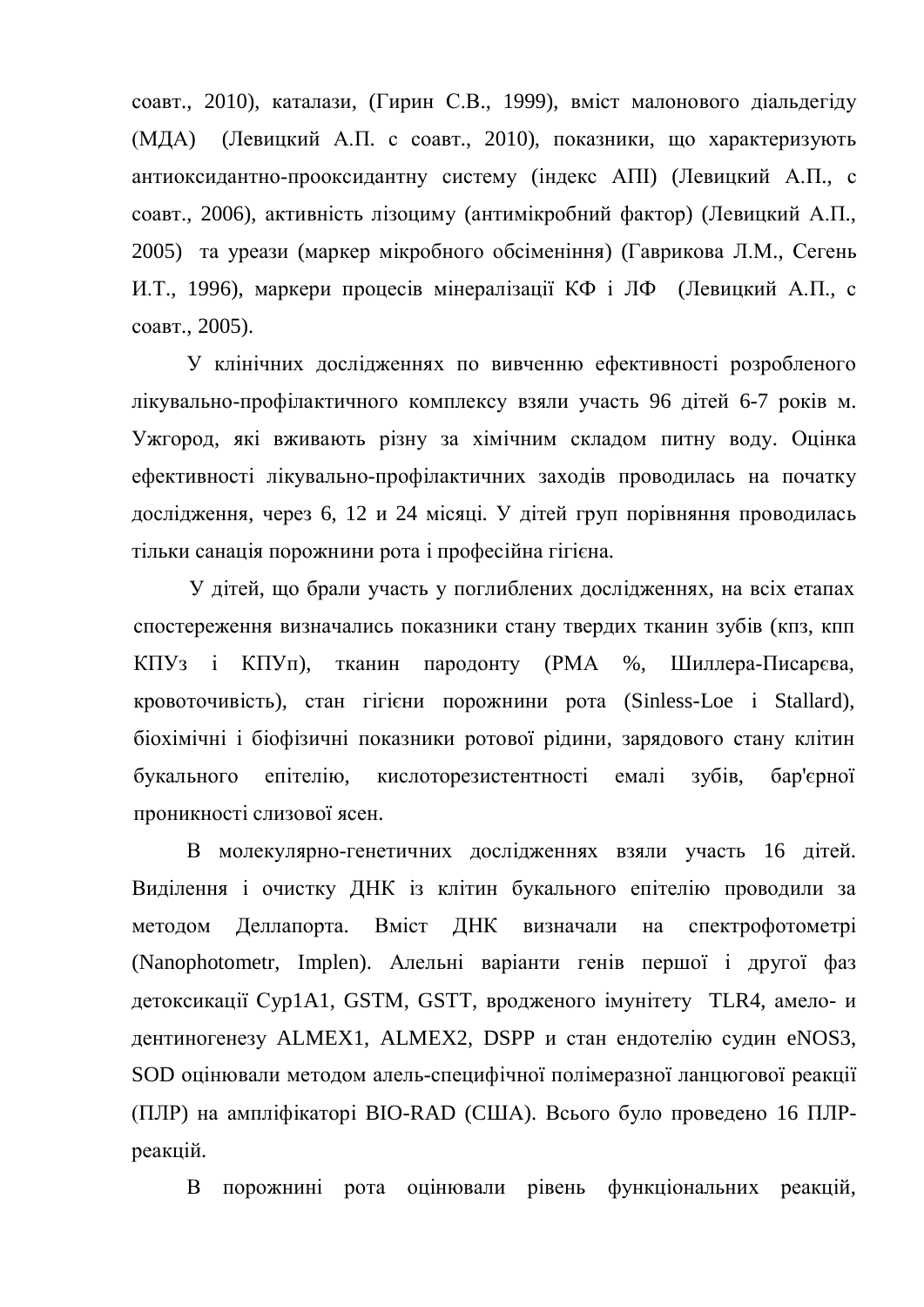відповідальних за гомеорезис (Дєньга О.В. з співав., 2010), комплексний зарядовий стан (Шахбазов, 1986, в модифікації Дєньга О.В., 1997). Оцінка кислоторезистентності твердих тканин зубів (Дєньга О.В. з співавт., 2006) та проникності слизової ясен для розчину Шиллера-Писарєва (Ш-П) (Дєньга О.В. з співавт., 2009) проводилась з використанням модифікованого спектроколориметра «Пульсар».

Для статистичної обробки отриманих результатів використовували комп'ютерну програму STATISTICA 6.1.

Отже, методи дослідження, використані для дисертаційного дослідження, сучасні, інформативні, цілком адекватні до поставлених в роботі завдань.

#### Практична значимість роботи.

Автором на підставі клініко-лабораторних експериментальних і математичних досліджень обтрунтовано і розроблено диференційовані лікувально-профілактичні комплекси для профілактики карієсу у дітей молодшого шкільного віку м. Ужгород, що вживають воду із різним хімічним складом, та підтверджено їх клінічну ефективність.

Діти, які вживали питну воду р. Уж, отримували 2 рази на рік по схемі лікувально-профілактичний комплекс, що включав препарати: «Біотрит плюс» - 1 таблетка на ніч, 1 місяць; «Остеовіт» - 1 таблетка на день, 1 місяць; «Остеовіт – гель" – аплікації в капі на ніч, 2 тижні; «Лізодент» - еліксир – 1 ч.л. на  $1/4$  склянки води після їди, 1 місяць; зубна паста ROCS kids 4-7 – 2 рази на день, 1 місяць (комплекс AMIFLUOR). На другому етапі профілактики діти 2 рази на рік отримували: «Біотрит-дента» - 1 таблетка на ніч, 1 місяць; «Біодент-3» - зубний еліксир – 1 ч.л. на 1/4 склянки води після їжі, 1 місяць; «Біотрит-дента – гель" – аплікації з капою на ніч, 1 місяць; зубна паста Colgate kids 6+ - 2 рази на день, 1 місяць.

Діти, що використовували воду артезіанської свердловини, на першому етапі отримували: «Поліфепан» для дітей - 1 дес. ложка 1 раз на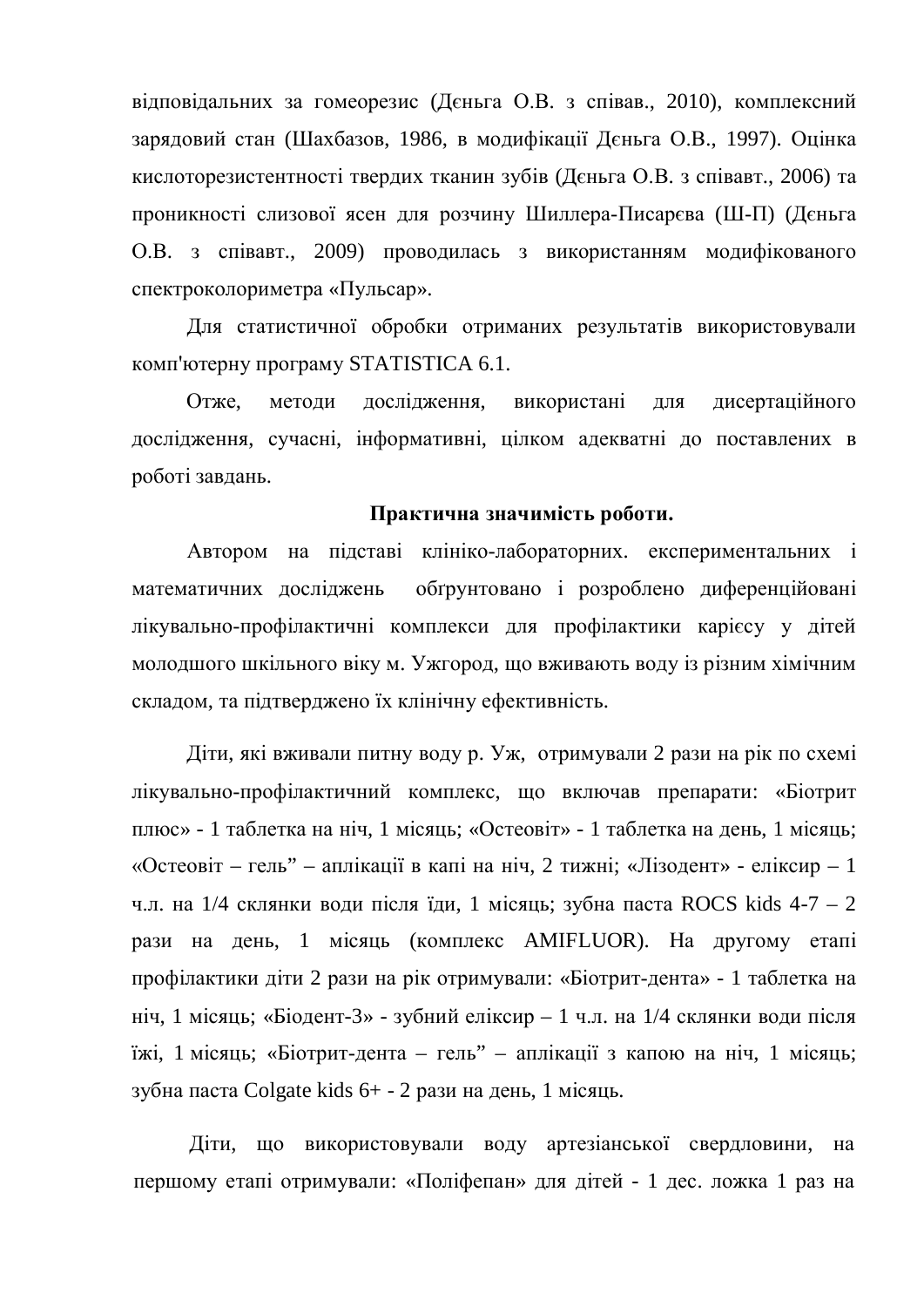добу 7 днів; вітамін D3 - 5 мл 1 раз на день, 3 тижні; «Біотрит плюс» - 1 таблетка 1 раз на день, 1 місяць; зубна паста ROCS kids 4-7 - 2 рази на день, 1 місяць; «ROCS minerals» - гель - аплікації в капі на ніч (10-15 хвилин), 2 тижні. На другому етапі діти цієї групи отримували: «Вітафтор» - 1 табл., 1 раз на день, 1 місяць; «Біодент-3» - зубний еліксир – 1 ч.л. 1/4 склянки води після їжі, 1 місяць; обробка зубів фторлаком - 2 рази на рік; зубна паста Lacalut kids 4-7 (NaF) - 2 рази на день, 1 місяць.

Механізм дії препаратів, що входять до складу лікувальнопрофілактичних комплексів, носить адаптогенний, імуностимулюючий, антиоксидантний, антистресовий, антибактеріальний, протизапальний, антитоксичний, остеотропний, ремінералізуючий, сорбентний, підвищуючий неспецифічну резистентність та корегуючий мікробіоценоз порожнини рота характер.

Розроблені лікувально-профілактичні комплекси для дітей 6-7 років м. Ужгород впроваджено у клінічну практику обласної та міської стоматологічних поліклінік м. Ужгород, матеріали дисертації включені в учбовий процес ДВНЗ «Ужгородський національний університет».

#### Повнота викладення змісту дисертації в опублікованих працях.

Матеріали дисертації представлено та обговорено на: міжнародній науково-практичній конференції "2nd Dental Congress Georgia-Ukraine" (м. Батумі, 2014); III міжнародній стоматологічній конференції студентів і молодих вчених "Актуальні питання сучасної стоматології" (м. Ужгород, 2014); V міжнародній стоматологічній конференції студентів і молодих вчених "Актуальні питання практичної стоматології" (м. Ужгород, 2016); 70й підсумковій науковій конференції професорсько-викладацького складу ДВНЗ «Ужгородський національний університет» (м. Ужгород, 2016); міжнародній науково-практичній конференції "Вплив науково-технічного прогресу на розвиток медичної науки та практики: реалії сьогодення" (м. Київ, 2016); міжнародній науково-практичній конференції "Актуальні питання сучасної медицини" (м. Одеса, 2016).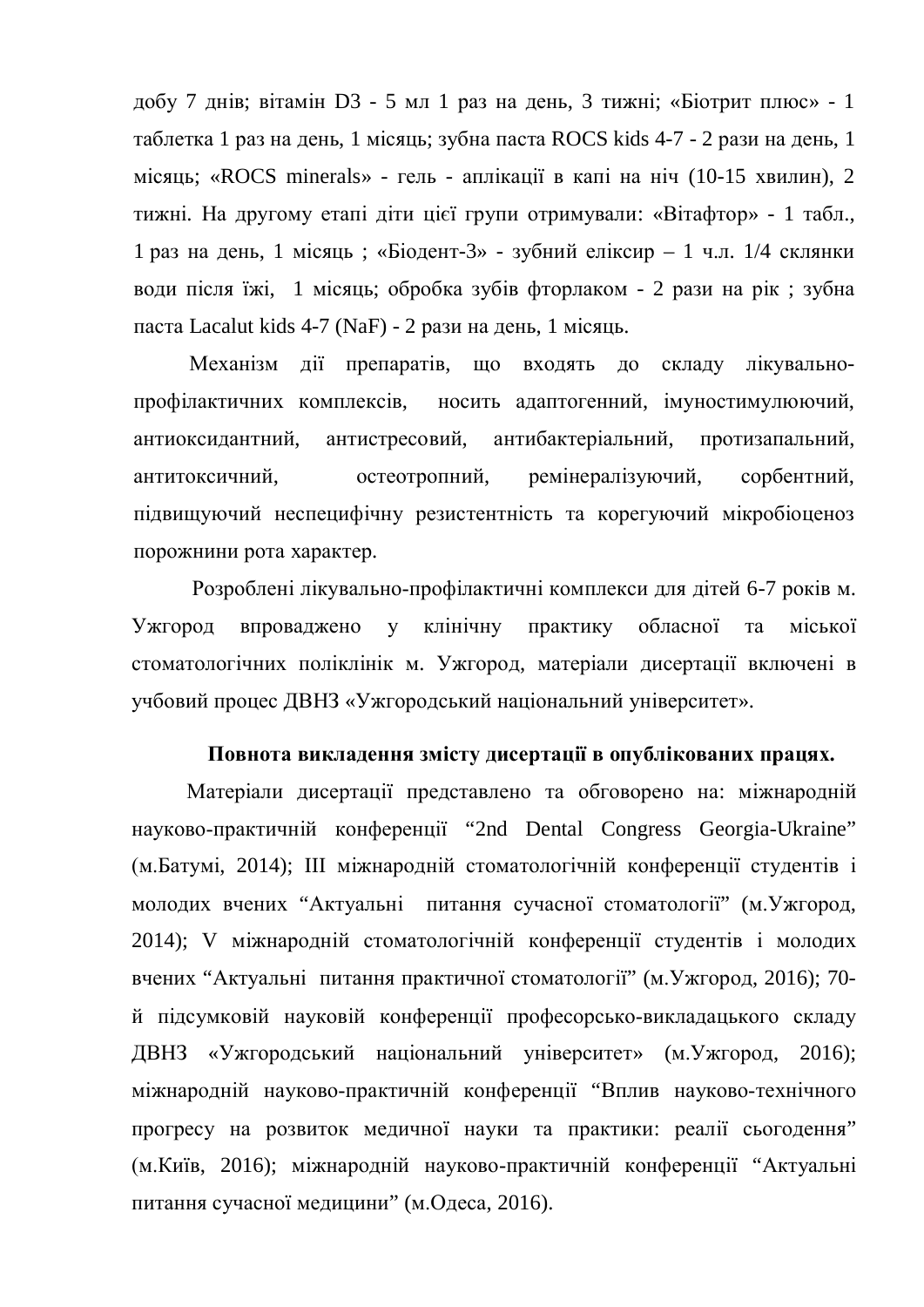За темою дисертаційної роботи опубліковано 11 наукових праць, із них 6 статей (2 статті – за кордоном, 4 – в наукових фахових виданнях МОН України), 5 тез в матеріалах науково-практичних конференцій.

# **Ɉɰɿɧɤɚɡɦɿɫɬɭɞɢɫɟɪɬɚɰɿʀɬɚɚɜɬɨɪɟɮɟɪɚɬɭ, ɡɚɭɜɚɠɟɧɧɹɳɨɞɨ оформлення**

Текст дисертаційної роботи Зомбор К.В. викладено російською мовою на 190 сторінках комп'ютерного тексту, ілюстровано 34 рисунками та 53 таблицями.

Дисертація складається зі вступу, огляду літератури, характеристики матеріалів і методів дослідження, чотирьох розділів власних досліджень, аналізу і узагальнення отриманих результатів, висновків, практичних рекомендацій і списку використаних джерел (299 джерел літератури, із них 86 – латиницею).

**У вступі** автор аргументовано доводить доцільність і актуальність дослідження, що базується на необхідності вивчення впливу хімічного складу питної води на розповсюдженість та інтенсивність карієсу зубів у дітей молодшого шкільного віку м. Ужгород з метою вдосконалення заходів первинної профілактики даного захворювання та підвищення її ефективності. Чітко сформульовано мету і завдання дослідження, зв'язок обраної теми з НДР ДУ "Інститут стоматології та щелепно-лицевої хірургії НАМН України", висвітлено особистий внесок здобувача.

**Огляд літератури** присвячено аналізу впливу складу питної води на стоматологічний статус дітей і шляхи його корекції.

Огляд літератури складається з двох підрозділів: перший присвячено аналізу впливу макро- і мікроелементів питної води на захворюваність на харієс зубів; другий – характеристиці методів профілактики карієсу зубів у дітей за наявності макро- і мікроелементозів.

В цілому розділ викладено інформативно, грамотно, аналізуються сучасні літературні джерела переважно за останні 10 років.

Зауважень до розділу немає.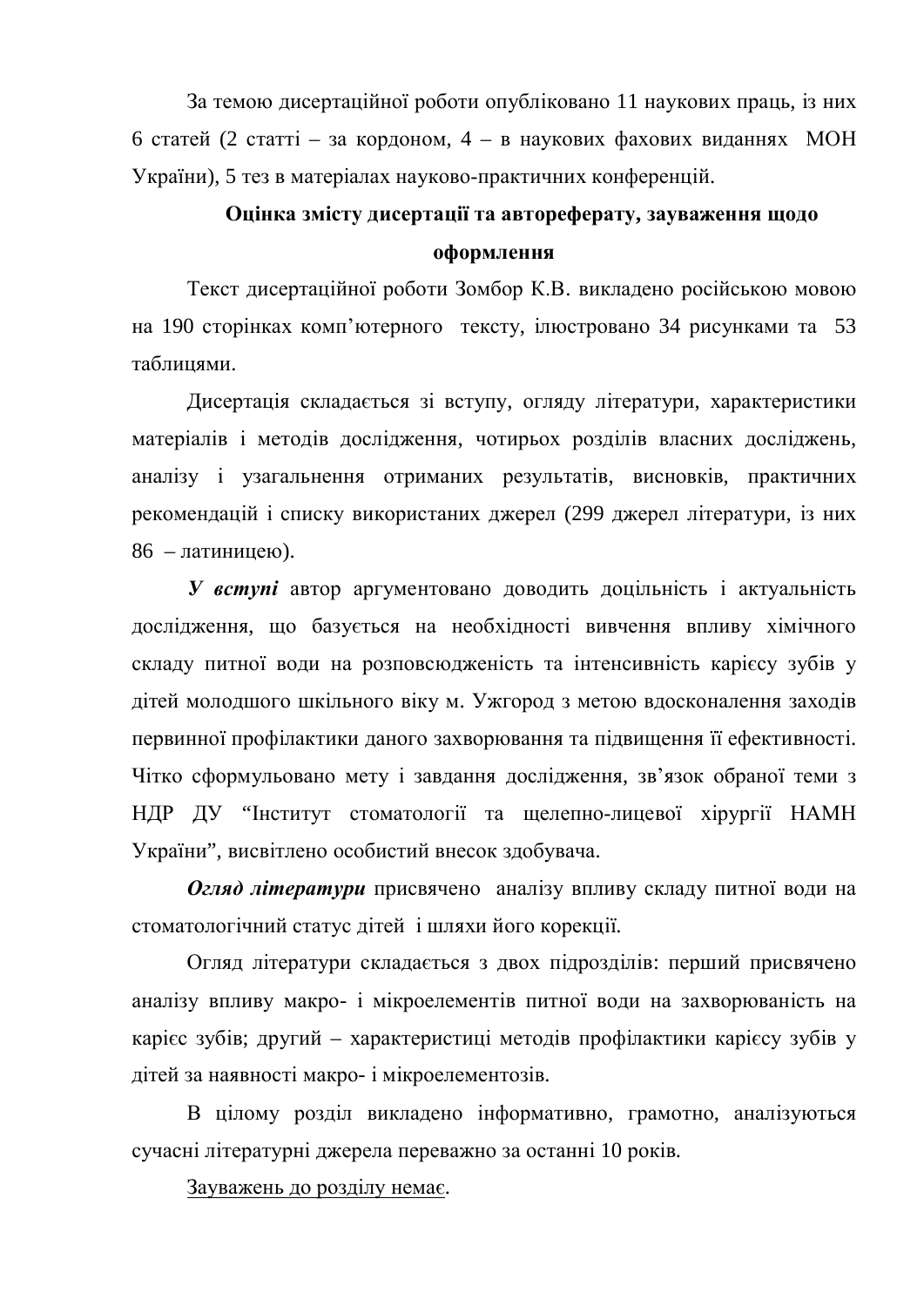**У розділі 2** "Матеріали і методи дослідження" представлено характеристику клініко-лабораторних методів дослідження та контингенту обстежених дітей, які мешкають в м. Ужгород та споживають питну воду різного хімічного складу. Детально охарактеризовано диференційовані комплекси лікувально-профілактичних заходів, запропоновані для профілактики карієсу зубів у дітей молодшого шкільного віку, з урахуванням якості питної води. Надано характеристику статистичних методів, що застосовувались для аналізу результатів дослідження.

У дослідженні було застосовано епідеміологічні методи дослідження для оцінки поширеності та структури ураження твердих тканин зубів і тканин пародонту, зубощелепних аномалій у дітей 6-7 років м. Ужгород; експериментальні — для вивчення на тваринах впливу питної води із різних джерел водопостачання м. Ужгород на стан тканин пародонту, твердих тканин зубів, мінеральний обмін та ефективності розроблених профілактичних комплексів; клінічні — для вивчення ефективності дії розроблених лікувально-профілактичних комплексів на стоматологічний статус дітей м. Ужгород із різними джерелами водопостачання; клініколабораторні — для кількісної оцінки безпосередньої та віддаленої дії на біохімічні, біофізичні, оптичні показники ротової рідини, твердих тканин зубів, тканин пародонту розроблених комплексів профілактики та лікування основних стоматологічних захворювань у дітей молодшого шкільного віку м. Ужгород, що використовують воду із різних джерел водопостачання; статистичні- для визначення достовірності отриманих результатів та їх кореляційного взаємозв'язку.

Загалом розділ представлено інформативно, чітко і послідовно у відповідності до завдань дослідження.

Зауваження до розділу 2. У таблицю 2.1 "Хімічний склад питної води з різних джерел водопостачання м. Ужгород" доцільно додати дані про ГДК (гранично допустимі концентрації) досліджуваних хімічних елементів.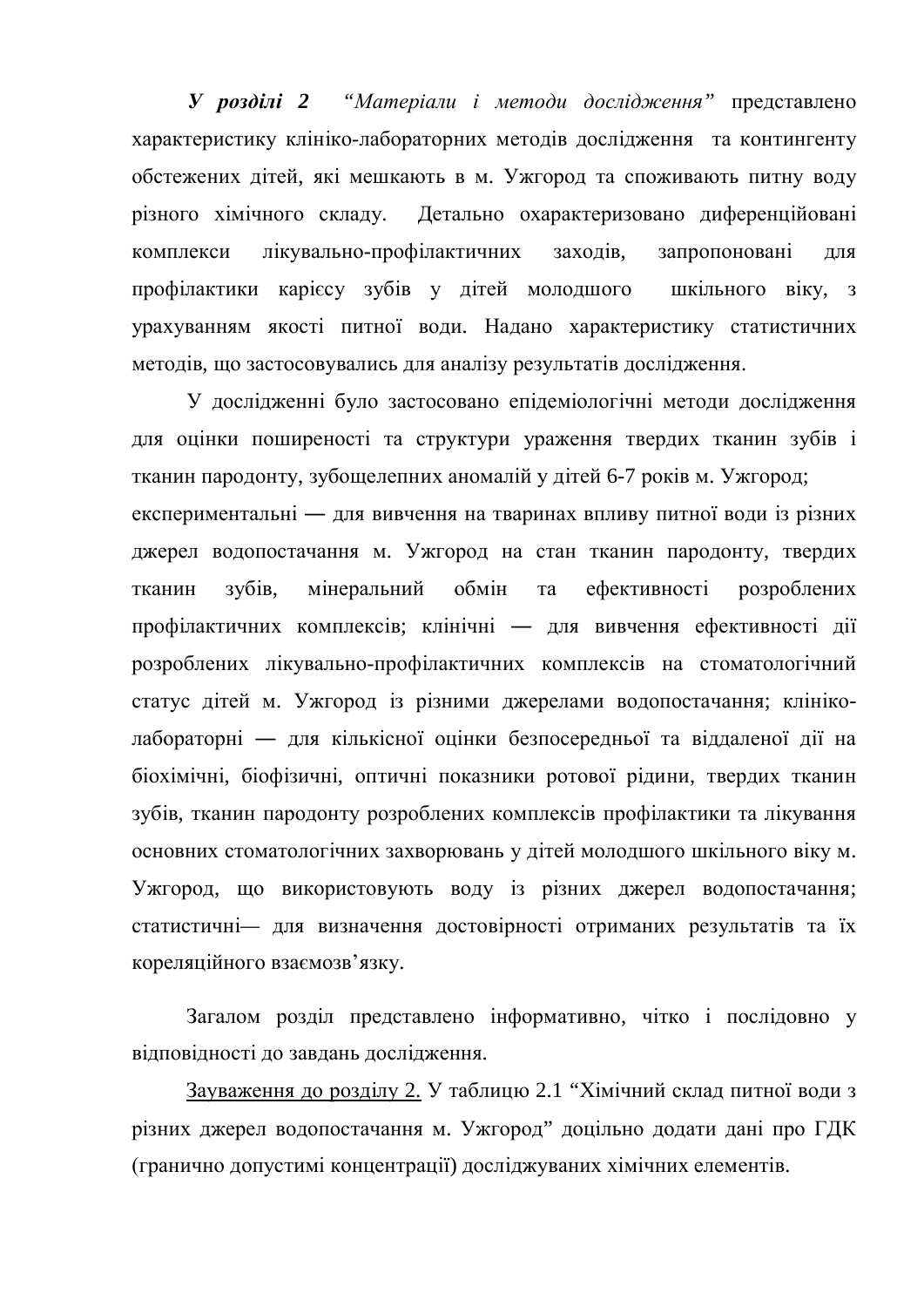**Розділ 3** "Стоматологічний статус дітей м. Ужгород з різними джерелами питної води" присвячено аналізу результатів стоматологічного обстеження дітей 6-7-річного віку – мешканців м. Ужгород, які споживають питну воду з різних джерел водопостачання – річки Уж та артезіанської свердловини. Даний розділ складається з трьох підрозділів.

*В підрозділі 3.1* "Стоматологічний статус дітей 6-7 років м. Ужгород при різних джерелах водопостачання" надано порівняльну характеристику стану твердих тканин зубів, тканин пародонта, зубо-щелепних аномалій і деформацій у дітей з 6-7-річного віку, в залежності від джерела водопостачаня. Автором встановлено, що показники розповсюдженості та інтенсивності карієсу постійних зубів є достовірно – у 2-3 рази - вищими в дітей, які споживають воду із артезіанської свердловини.

Проаналізовано структуру індексу КПВ за окремими компонентами, наведено результати індексної оцінки стану тканин пародонта та гігієни порожнини рота обстежених дітей. Автор констатує, що стоматологічний статус дітей, які споживають питну воду з різних джерел водопостачання, істотно відрізняється, що потребує диференційованого підходу до профілактики і лікування у них основних стоматологічних захворювань.

В підрозділі 3.2 "Генетична схильність до основних стоматологічних захворювань дітей 6-7 років м. Ужгород при користуванні джерелами питної води з різним мінеральним складом" представлено результати молекулярногенетичних досліджень на клітинах букального епітелію. Автором виявлено достовірні розбіжності у кількості мутацій в генах, що відповідають за І та II фази детоксикації ксенобіотиків, вроджений імунітет, амело- та дентиногенез, стан ендотелію судин у залежності від якості питної води, яку споживали діти.

*В підрозділі 3.3* "Кореляційний аналіз показників стоматологічного статусу і біохімічних показників ротової рідини дітей 6-7 років м. Ужгород при користуванні джерелами питної води з різним мінеральним складом" викладено результати кореляційного аналізу та математичного моделювання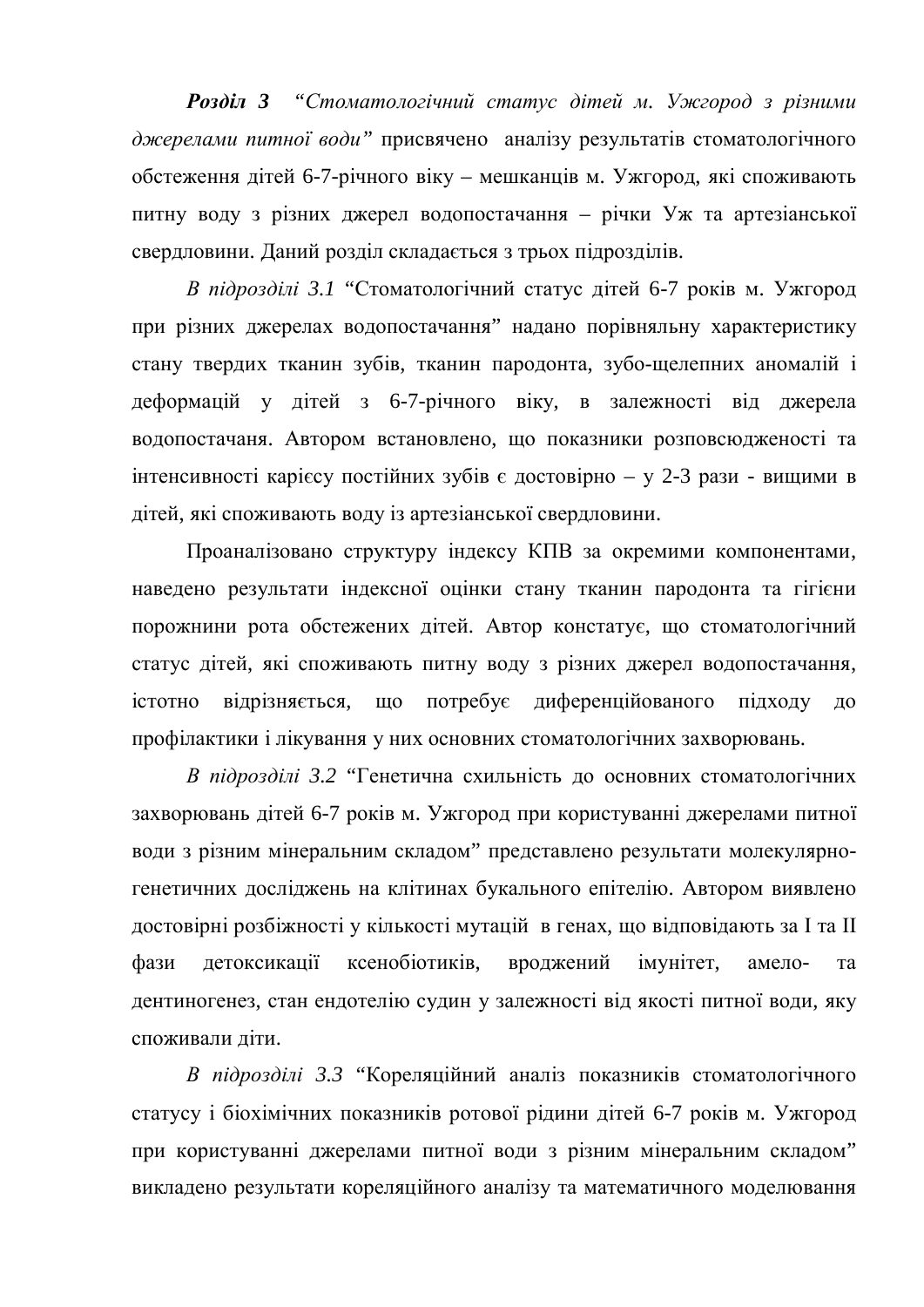показників стоматологічного статусу та біохімічних параметрів ротової рідини у дітей м. Ужгород, які вживають питну воду з різних джерел водопостачання. Результати математичного моделювання переконливо підтверджують, що найбільший вплив на показник індексу КПВ чинять такі параметри, як "джерело водопостачання" та "активність еластази ротової рідини", а на показник індексу РМА - "стан гігієни порожнини рота" та "джерело водопостачання".

В цілому розділ викладено детально, послідовно і повно, цифрові дані узагальнено в 13 таблицях і 34 рисунках.

Зауваження до розділу 3: Підрозділ 3.3 дещо перевантажений рисунками і цифровими даними, що утруднює сприйняття матеріалу. Частину тексту, викладену на стор.58-59, що присвячена характеристиці методів математичного моделювання, доцільно було б розмістити у розділі 2 "Матеріали і методи дослідження".

У таблицях 3.1-3.4 не вказано достовірність відмінностей показників.

*Ɋɨɡɞɿɥ 4 ³ȿɤɫɩɟɪɢɦɟɧɬɚɥɶɧɟ ɨɛʉɪɭɧɬɭɜɚɧɧɹ ɤɚɪɿɽɫɩɪɨɮɿɥɚɤɬɢɱɧɨʀ*  $e\phi$ ективності розробленого лікувально-профілактичного комплексу" складається з трьох підрозділів та містить надзвичайно цікаві, на наш погляд, результати досліджень, проведених на експериментальних тваринах, впливу питної води різного хімічного складу на стан твердих тканин зубів, кісткової тканин альвеолярного відростка, зміни біохімічних показників ротової рідини, сироватки крові та пульпи зуба.

*У підрозділі 4.1* "Вплив питної води з різних джерел водопостачання м. Ужгород на мінеральний обмін в порожнині рота і стан пародонта у щурів" автором встановлено, що короткочасне (впродовж 1 місяця) вживання щурами води з артезіанської свердловини сприяло зменшенню ступеню атрофії альвеолярного відростка, кількості та глибини каріозних уражень. Однак, автор робить припущення, що вживання такої води протягом тривалого часу буде сприяти погіршенню стоматологічного статусу внаслідок підвищеного вмісту в ній нітратів та стронцію.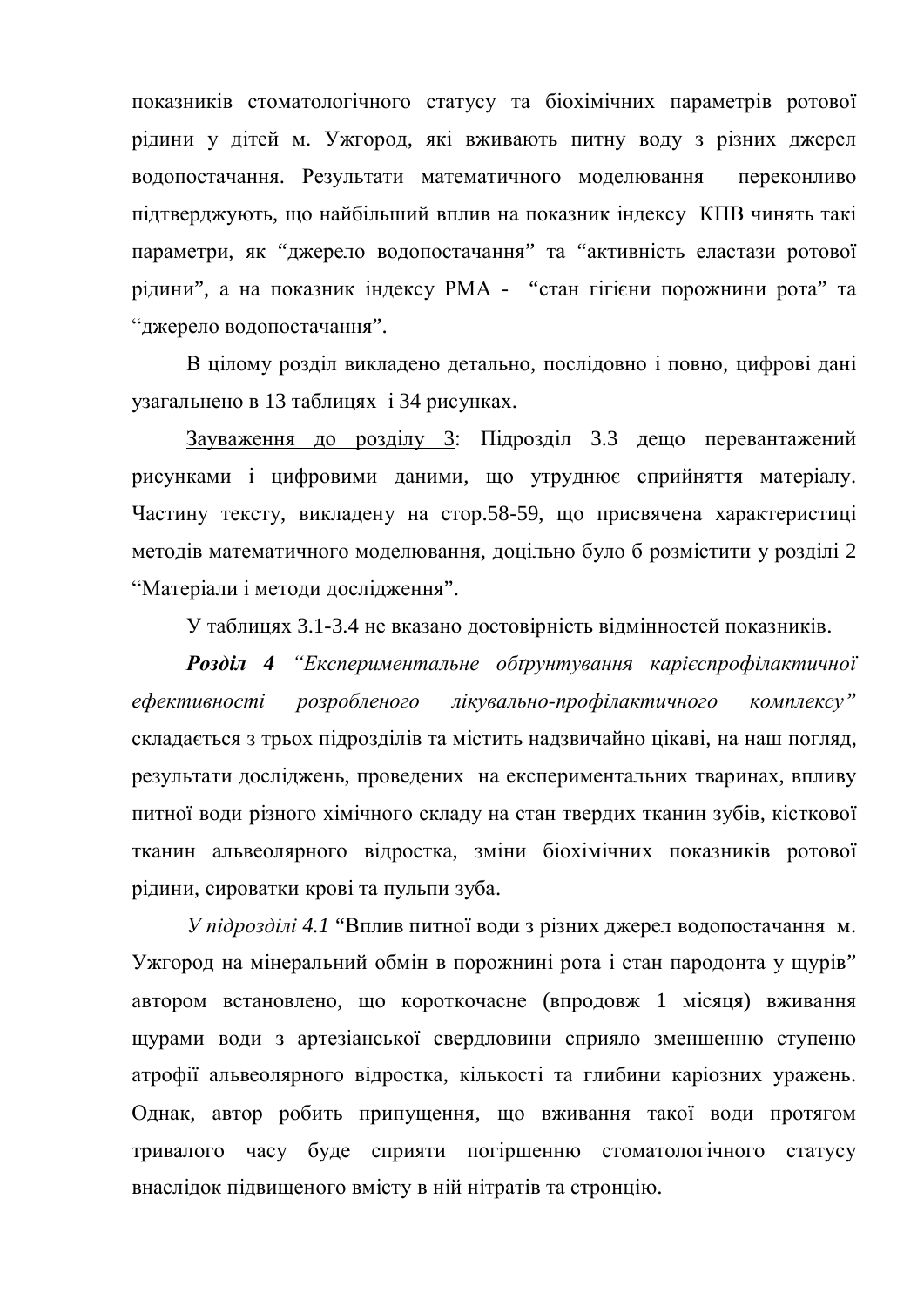*У підрозділі 4.2* "Вплив питної води з артезіанської свердловини м. Ужгород на стан твердих тканин, пульпи зубів і тканин пародонта у щурів з експериментальним карієсом" автором отримано результати, які свідчать, що артезіанська вода навіть в умовах експериментально викликаного карієсу у щурів чинить певний карієспротекторний ефект, що підтверджується достовірно меншою кількістю каріозних порожнини та їх меншою глибиною порівняно з тваринами, які вживали звичайну воду.

*Підрозділі 4.3* "Вплив лікувально-профілактичного комплексу на каріозні ураження і біохімічні показники ротової рідини, пульпи зубів і мінеральний склад сироватки крові тварин при високосахарозній дієті" присвячено оцінці ефективності запропонованого профілактичного комплексу у експериментальному дослідженні на щурах, що перебували на карісогенній дієті. Результати дослідження свідчать про достовірне зменшення кількості та глибини каріозних порожнин, ступеня атрофії альвеолярного відростка, позитивні зміни біохімічних показників під впливом запропонованого комплексу.

В цілому розділ 4 викладено повно, інформативно, цифрова інформація узагальнена у 13 таблицях.

Зауваження до розділу. На нашу думку, результати дослідження, викладені у даному розділі, доцільно було б проілюструвати фотографіями експериментальних досліджень.

**Розділ 5** "Клініко-лабораторна оцінка ефективності диференційованої комплексної профілактики карієсу зубів у дітей при різних джерелах водопостачання м. Ужегород" представлено результати дослідження стоматологічного статусу, змін біофізичних та біохімічних параметрів ротової рідини і букального епітелію, резистентності емалі та проникності слизової оболонки порожнини рота у дітей під впливом розроблених лікувально-профілактичних комплексів. Розділ складається з чотирьох пілрозлілів.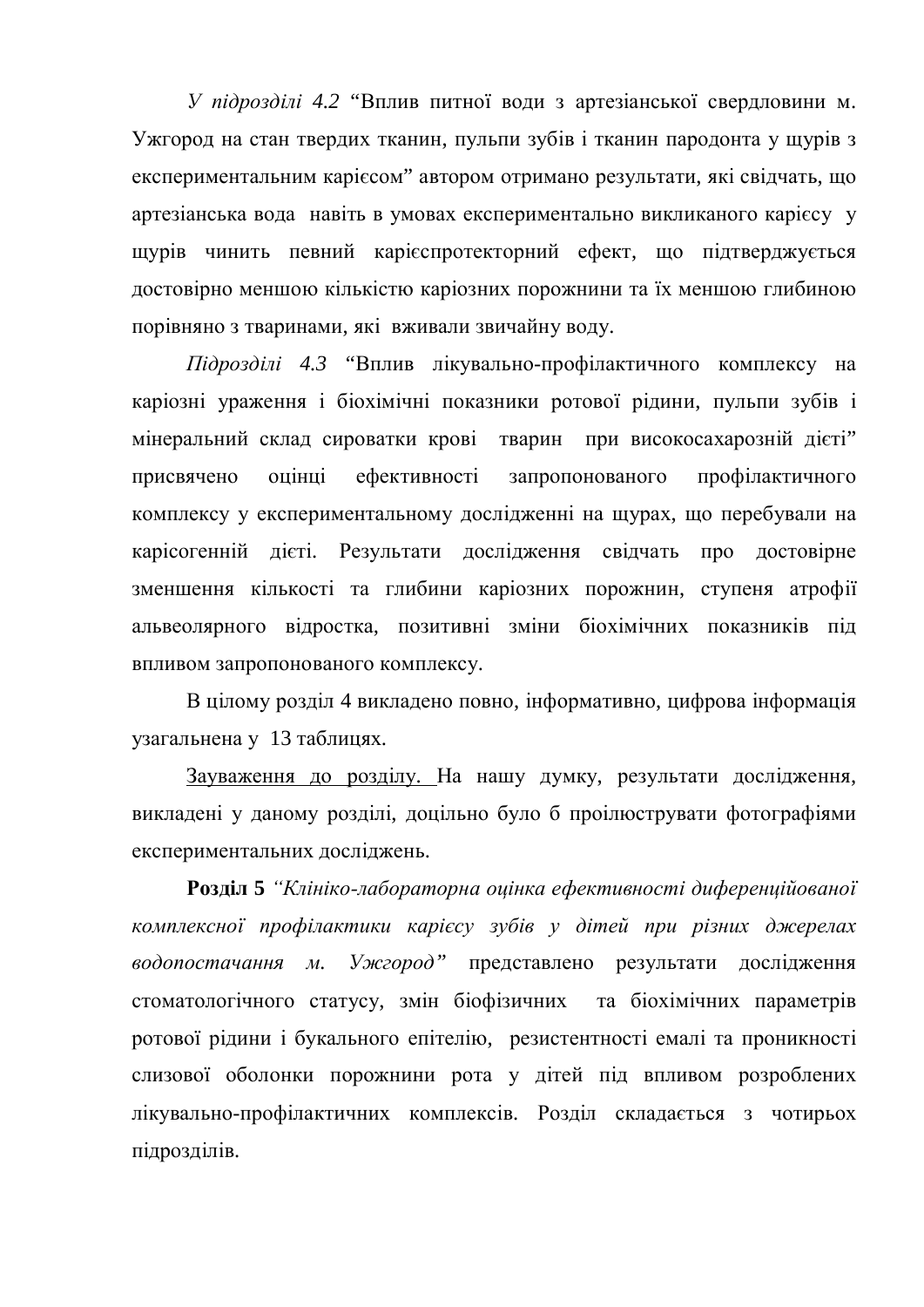В підрозділі 5.1 "Клінічні показники ефективності лікувальнопрофілактичних заходів" проаналізовано зміни показників інтенсивності карієсу постійних зубів, пародонтальних та гігієнічних індексів у дітей 6-7 років м. Ужгород, які вживають питну воду різного хімічного складу, після застосування розроблених лікувально-профілактичних комплексів. У результаті дворічного застосування цих комплексів показник редукції карієсу у дітей, які вживали питну воду з річки Уж склав 48,5%, а у дітей, що споживали питну воду з артезіанської свердловини – 41,1%.

*У підрозділі 5.2* "Вплив комплексної профілактики на біохімічні показники ротової рідини дітей м. Ужгород" охарактеризовано зміни біохімічних показників у ротовій рідині дітей під впливом лікувальнопрофілактичних комплексів. Автор вказує, що у дітей обох груп спостерігалися позитивні зміни мінералізуючої, антиоксидантної та антимікробної функцій ротової рідини. Зокрема, вміст кальцію в ротовій рідині дітей, які вживали питну воду р. Уж, збільшився на 34%, а у дітей, які споживали питну воду з артезіанської свердловини - у 2 рази. Однак, зміни інших показників у дітей, які вживали питну воду із артезіанської свердловини, були виражені менше, що автор пов'язує із наявністю нітратів і стронцію на фоні зниженого вмісту фтору у воді. Підрозділ доповнено 9 інформативними таблицями для порівняння цифрових даних.

*У підрозділі 5.3* "Біофізичні показники ротової рідини і клітин букального епітелію у дітей м. Ужгород" наведено дані щодо стабільності рН ротової рідини та електрофоретичної рухомості ядер букального епітелію в процесі застосування лікувально-профілактичних комплексів. Встановлено, що під їхнім впливом коливання рН ротової рідини зменшилося в 1,93-2,25 рази, а відношення амплітуд електрофоретичного зміщення плазмолем і ядер клітин, що характеризує рівень неспецифічної резистентності організму, наблизилося до середньо статистичної норми.

У підрозділі 5.4 "Кислотостійкість емалі зубів і проникність слизової оболонки ясен у дітей м. Ужгород в процесі лікувально-профілактичних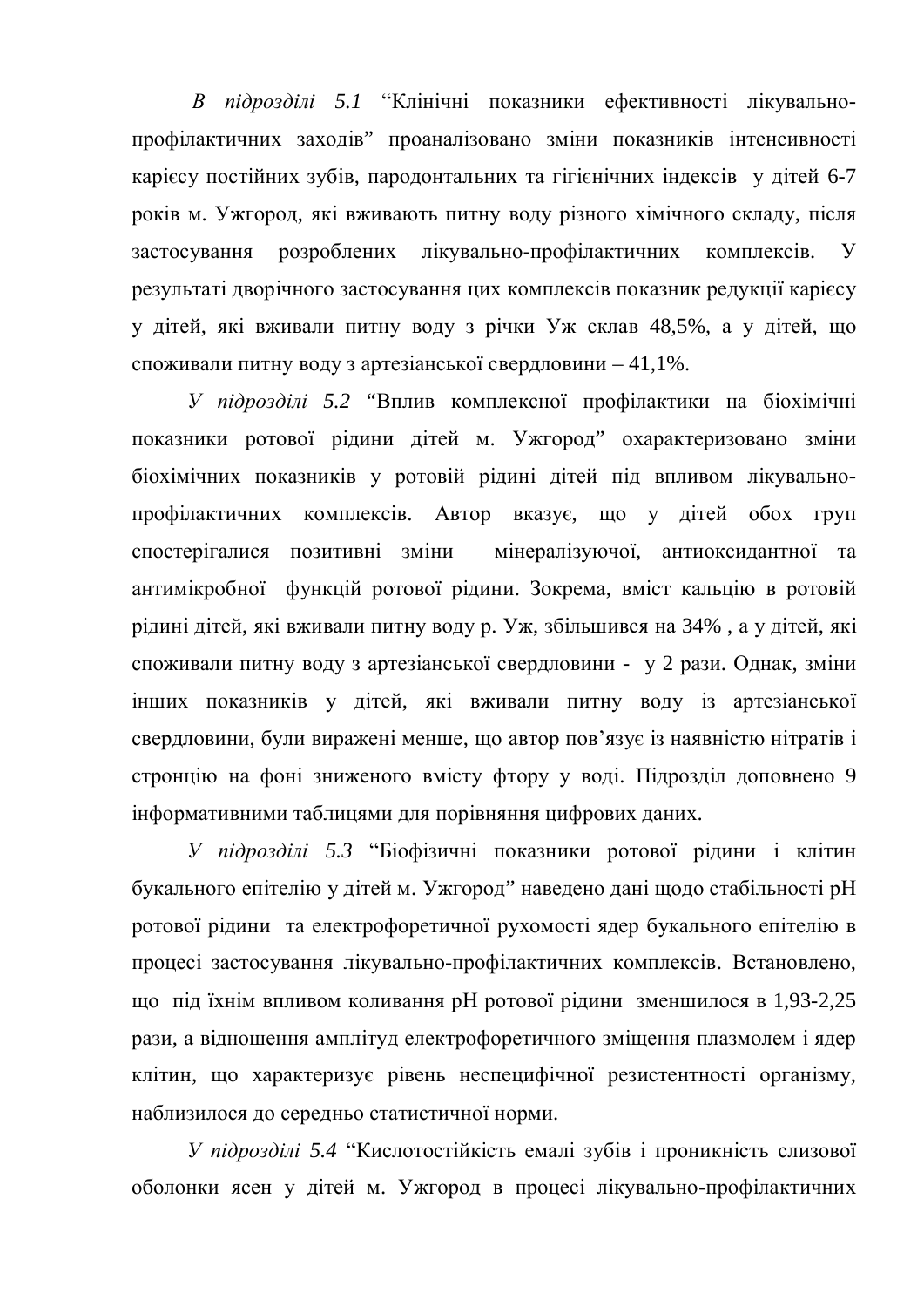заходів" наведено результати, які підтверджують позитивний вплив розроблених диференційованих лікувально-профілактичних комплексів на показник каріє срезистеності емалі постійних зубів. Колірна насиченість забарвлення емалі метиленовим синім при ТЕР-тесті через 12 місяців зменшилася в 1,55-1,84 рази.

В цілому розділ 5 викладено інформативно, повно, з позицій доказової медицини.

Зауважень до розділу немає. Як побажання до автора – оформити щонайменше 2 Деклараційних патенти України на корисну модель та підготувати методичні рекомендації по матеріалам даного дослідження.

В розділі "Аналіз та узагальнення результатів дослідження" наведено обгрунтований підсумок дисертаційної роботи, що висвітлює теоретичну і практичну значимість отриманих результатів для наукової і практичної стоматології. У стислому вигляді автор характеризує і узагальнює основні результати власного дослідження.

На нашу думку, доцільно було б порівняти власні результати з результатами інших дослідників, які вивчали дану проблему.

Висновки сформульовані конкретно, відображають найбільш значимі результати дисертаційного дослідження, відповідають його завданням.

Загалом дисертаційна робота написана логічно, послідовно, грамотно, практично не містить граматичних помилок. Дані досліджень конкретизовано в 53 таблицях та 34 рисунках.

Автореферат і опубліковані праці відображають основний зміст та результати дисертаційного дослідження.

# Разом з тим, а аспекті проведення наукової дискусії виникає

# декілька питань до автора:

1. Чому у назві Вашої дисертації вказано тільки "Обгрунтування диференційованої профілактики *карієсу зубів...*.", а не "....основних стоматологічних захворювань", адже і в клінічних, і в експериментальних дослідженнях вивчався не тільки стан твердих тканин зубів, а й стан тканини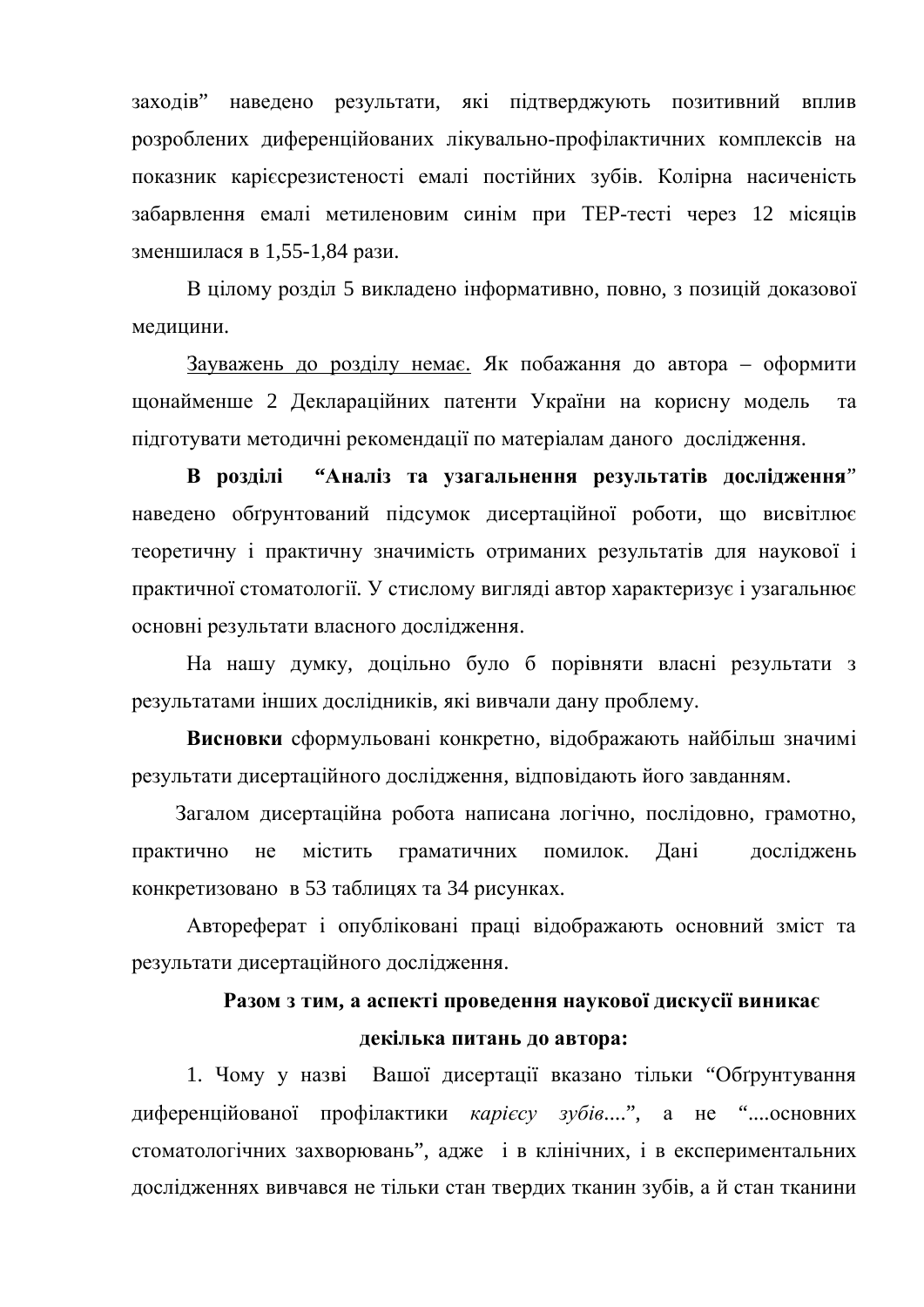пародонта також? А запропоновані Вами лікувально-профілактичні комплекси позитивно впливають не тільки на тверді тканин зубів, а й на комплекс тканин пародонта, що є профілактикою їх ураження у більш старшому віці. Тобто, існує певна невідповідність назви Вашої роботи з тим обсягом досліджень, які в ній представлено.

2. За рахунок чого реалізується каріє согенний вплив питної води з артезіанської свердловини, адже вміст кальцію в ній у 2,6 разів, магнію – у  $2,4$  рази, стронцію – у 2,3 рази, загальна жорсткість – у 2,4 рази вищі, ніж у питній воді з річки Уж? І результати лабораторних досліджень свідчать про певний карієспротекторний ефект цієї води у експериментальних тварин, навіть в при утриманні їх на карієсогенній дієті. Можливо, все ж таки провідну роль відіграє дефіцит фтору, характерний для Закарпаття?

3. Чому до складу запропонованих Вами лікувально-профілактичних комплексів не входить герметизація фісур як один з найбільш ефективних методів екзогенної профілактики карієсу постійних зубів для дітей 6-7річного віку?

## Загальний висновок

Представлена на здобуття наукового ступеня кандидата медичних наук дисертаційна робота Зомбор К.В. "Патогенетичне обґрунтування диференційованої профілактики карієсу зубів у дітей при різному мінеральному складі питної води" є завершеною кваліфікаційною науковою працею, яка присвячена підвищенню ефективності первинної профілактики карієсу зубів у дітей молодшого шкільного віку м. Ужгород, які використовують джерела водопостачання з різним макро- та мікроелементним складом, шляхом патогенетичного обґрунтування, розробки диференційованих лікувально-профілактичних комплексів та оцінки їх ефективності.